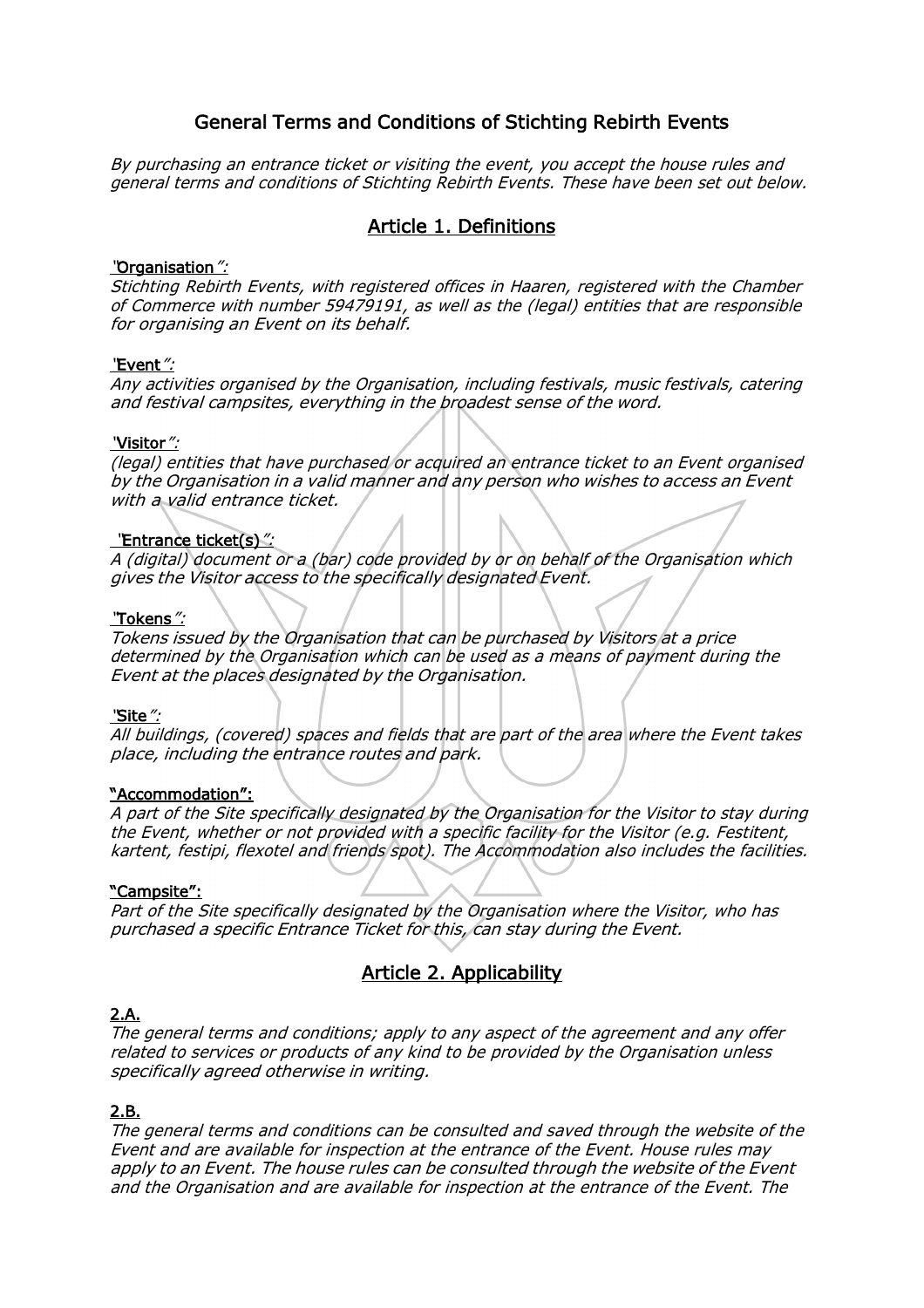Visitor hereby expressly agrees to the relevant house rules and also declares to act in accordance with them.

## 2.C.

These general terms and conditions will apply to all (further) agreements concluded between the Visitor and the Organisation during the Event (including the purchase of Tokens and the goods bought using these).

## 2.D.

Spelling errors in offers of the Organisation indemnify it against any obligation to pay compensation arising from them, even after the conclusion of the agreement.

# 2.E.

These general terms and conditions apply to agreements concluding with or through the mediation of official (pre-)sale addresses designated by the Organisation during the Event.

# 2.F.

If a Visitor orders (an) Entrance Ticket(s) for third parties, he declares to be authorised to accept these general terms and conditions and that he will inform the third party of the applicability of these general terms and conditions.

# Article 3. Liability

# 3.A.

The Visitor is a consumer: The liability of the Organisation is limited to compensation of direct damage, whereby the amount payable to the Visitor will never be more than the amount paid by the insurer of the Organisation in the case in question. The Organisation will never be liable for indirect damage, including consequential damage, loss of profit, lost savings and damage due to business stagnation.

# 3.B.

The Visitor is a (legal) entity acting in the course of a business or profession: the Organisation will only be liable for damage suffered by the Visitor if and insofar this damage is the direct result of intent or deliberate recklessness of managers of Stichting Rebirth Events. The liability will, in that case, be limited to compensation for direct damage up to the amount paid by the insurer of the Organisation in the case in question.

# 3.C.

The Organisation can never be liable for the manner in which artists/acts performs at the Event.

# 3.D.

Changes to the programme that are made after the purchase of the Entrance Ticket do not give the right to cancellation of the purchase. The purchase price will not be refunded.

# 3.E.

Accessing the Site during and prior to the Event will be entirely at the risk of the person doing so. Lockers to store valuables are available on the Site unless otherwise indicated. The use of a locker is entirely the risk of the Visitor. The Organisation is not liable for any damage, loss or theft of properties of the Visitor.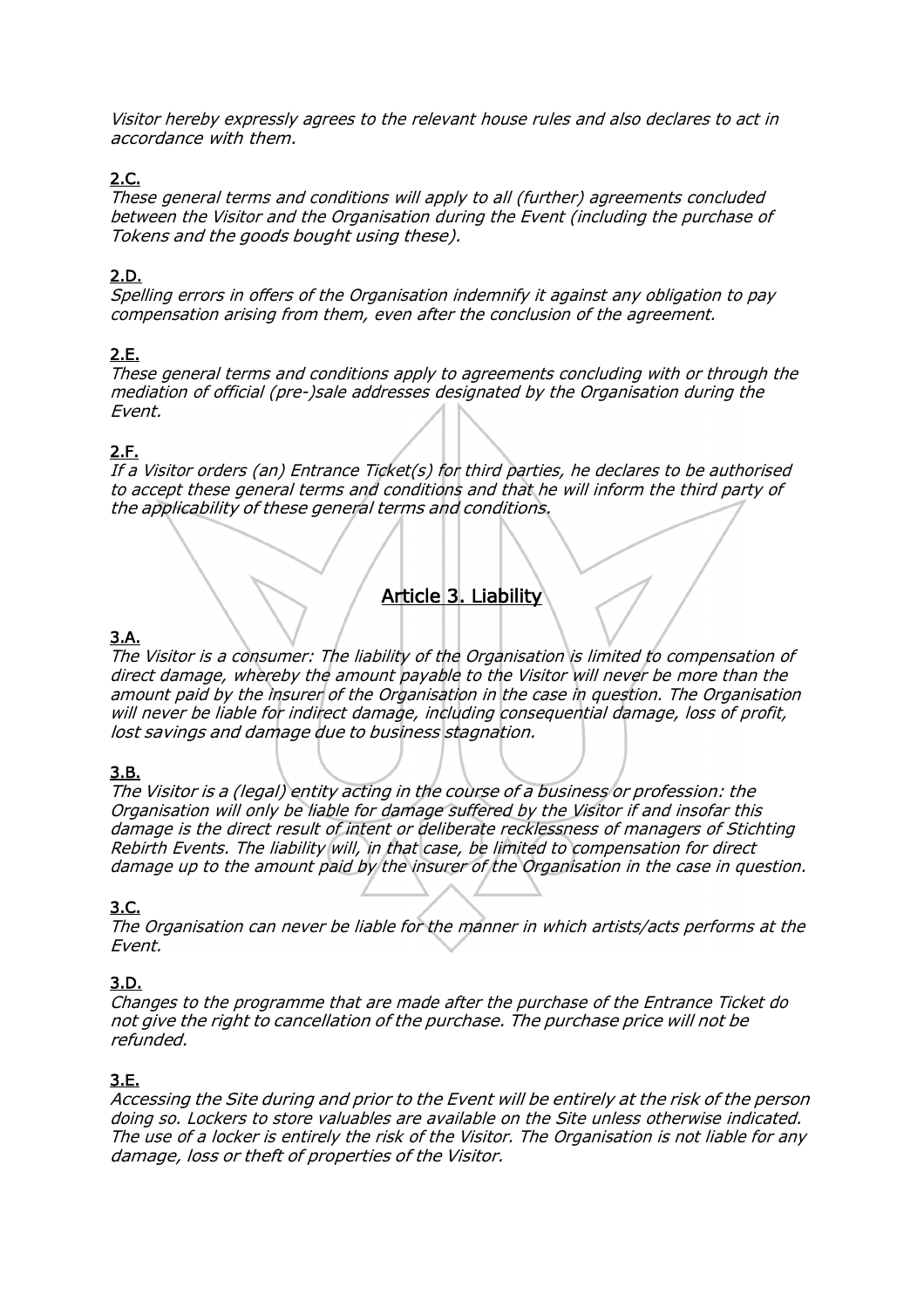## 3.F.

The Visitor declares to be aware that amplified music will be played during the Event. The Visitor is responsible for hearing protection at his discretion. The Organisation recommends the Visitor to give their hearing suitable rest during the Event and to always wear hearing protection.

# Article 4. Force majeure

## 4.A.

In case of force majeure, the Organisation will have the right to cancel the Event or to move it to another date. Force majeure' shall also include all unforeseen circumstances that have occurred through no fault of the Organisation such as poor weather conditions, fire, strikes, cancellation by the artist(s), etc.

### 4.B.

If the Event is fully cancelled as a result of or in relation to force majeure before the Event has started, the Organisation will reimburse the purchase price of the Entrance Ticket (excluding the reservation costs). The Visitor cannot claim compensation (for damage) from the Organisation other than the refund of the purchase price. Refund will only take place after the Visitor has submitted an original, valid and undamaged Entrance Ticket to the Organisation. No right to refund will exist in any other cases.

# Article 5. Dissolution

### 5.A.

The Organisation always has the right to fully or partially dissolve the agreement. This means that the purchase of the Entrance Tickets will be cancelled. Purchased Entrance Tickets will no longer be valid from that time. In case of cancellation of an order, the entire purchase price (excluding reservation fees) will be refunded to the Visitor. The Visitor cannot claim any compensation (for damage). In case of cancellation of an order after the Visitor has been provided with an Entrance Ticket, a refund will only take place after submission of an original, valid and undamaged Entrance Ticket.

# Article 6. Access to the Event

### 6.A.

The minimum age for access to the Event is 17 years unless otherwise indicated. Only an original, valid and undamaged Entrance Ticket will grant access to the Event.

#### 6.B.

The Visitor must be in the possession of a valid identification document (identity card, passport or driving licence) which must be presented on request to gain access to the Event. The Event can be accessed from opening time to closing time. The opening and closing times are listed on the Entrance Ticket and the Event website. Closing time is not necessarily mean the end of the Event. For security reasons, the Site cannot be left temporarily once entered unless the Organisation expressly accepts this.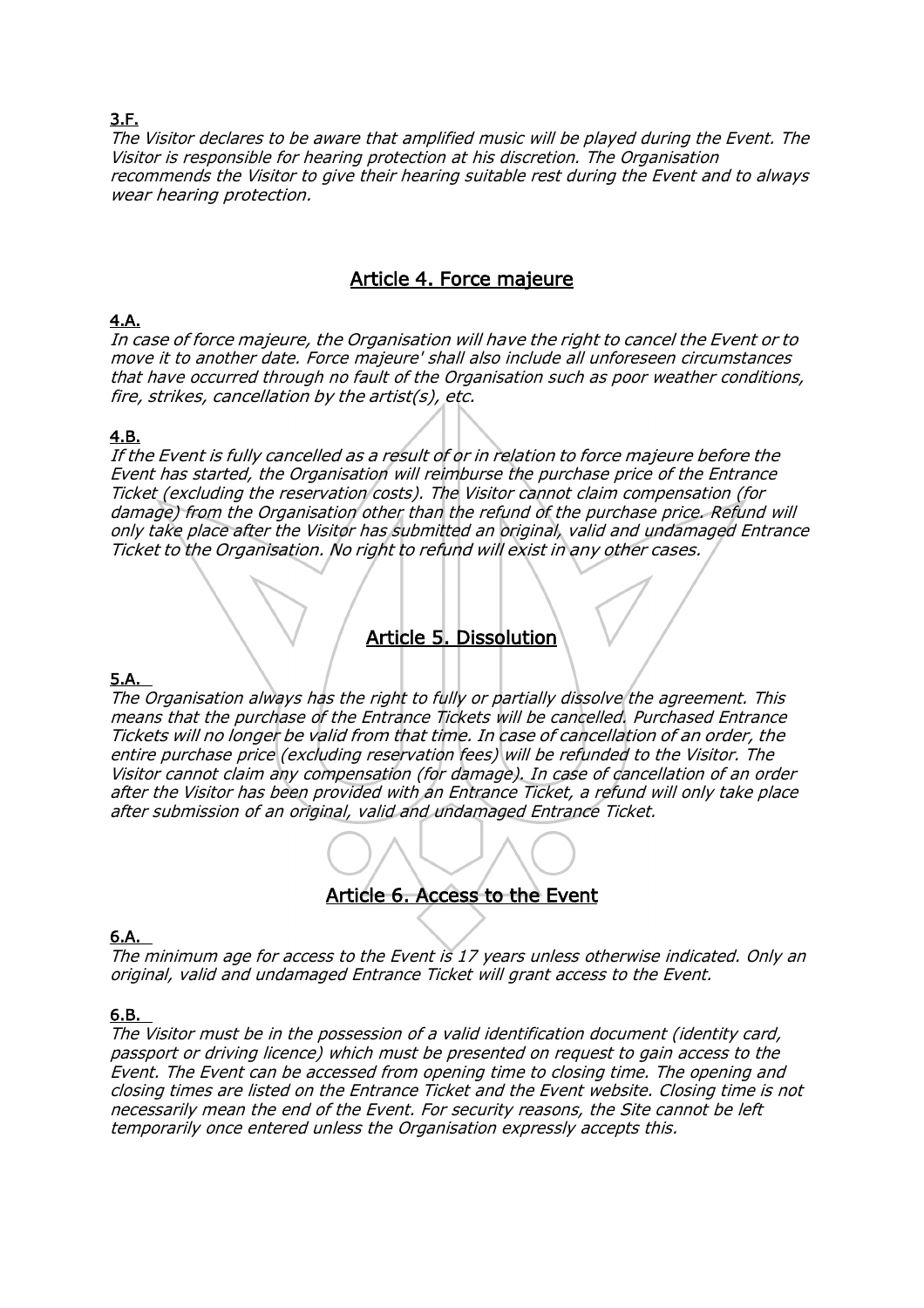# 6.C.

The Organisation may decide to provide Visitors with a wristband which makes it clear which part of the Site the Visitor may access or whether the Visitor may consume alcohol. The Visitor declares that he will cooperate with this. The Visitor must wear the wristband at all times during the Event and on the Site in the indicated manner. If the wristband is lost or the seal has been broken, the Visitor may be removed from the Site and refused further access.

## 6.D.

The Visitor will be patted down when entering the Site, on the Site, and any brought goods may be searched during the Event. The Visitor expressly accepts this and will cooperate with it. The Organisation will determine the manner in which this checks can reasonably take place. This may be done by security guards, detection gates and/or otherwise. If the Visitor does not cooperate, he may be refused access to the Site and the Event.

# 6.E.

For the purposes of security, the Organisation may decide to close off certain parts of the Sites during certain times or only keep them open to certain Visitors. The Visitor may not access these parts of the Sites during these times.

### 6.F.

The Visitor will strictly comply with the instructions given by employees of the Organisation and third parties hired by it such as police, the fire department, the municipal health services, the first aid service, security guards, (parking) stewards, traffic controllers and/or other competent authorities.

### 6.G.

The Visitor **may only** carry the following items with him for personal use once accessing the Site unless otherwise stated in the house rules of the Event or if more goods are permitted on certain parts of the Site:

- 1: Medication, hereinafter referred to as "Medication"
- 2: Sunscreen in a tube of no more than (100 ml) and lip balm<br>3: Mobile phone and power bank
- 3: Mobile phone and power bank<br>4: Backpack
- **Backpack**
- 5: Hearing protection (earplugs)
- 6: Cigarettes and lighter<br>7: Kevs, wallet
- Keys, wallet
- 8: Clothing, shoes, poncho, (sun)glasses, lenses, cap
- 9: E-Smoker

The following is a list of **prohibited** items. This is a representation of a non-exhaustive list. The Organisation has the right to add items which it considers necessary to guarantee the safety on the Site or Event.

- 1: No provocative clothing and flags or clothing of football clubs or the like.
- 2: Professional photo, film and other recording equipment and selfie-sticks<br>3: Narcotics (drugs)
- 3: Narcotics (drugs)<br>4: Pets
- Pets
- 5: Liquids such as (aerosols with) deodorant, lighter gas and perfume
- 6: Glassware, sharp objects, umbrellas, weapons, laser pens<br>7: Food and drinks
- Food and drinks

Any Visitor carrying **prohibited items** during the entrance check will be denied entry to the Event and the Site and forfeit any right to a refund. If **prohibited items** are found in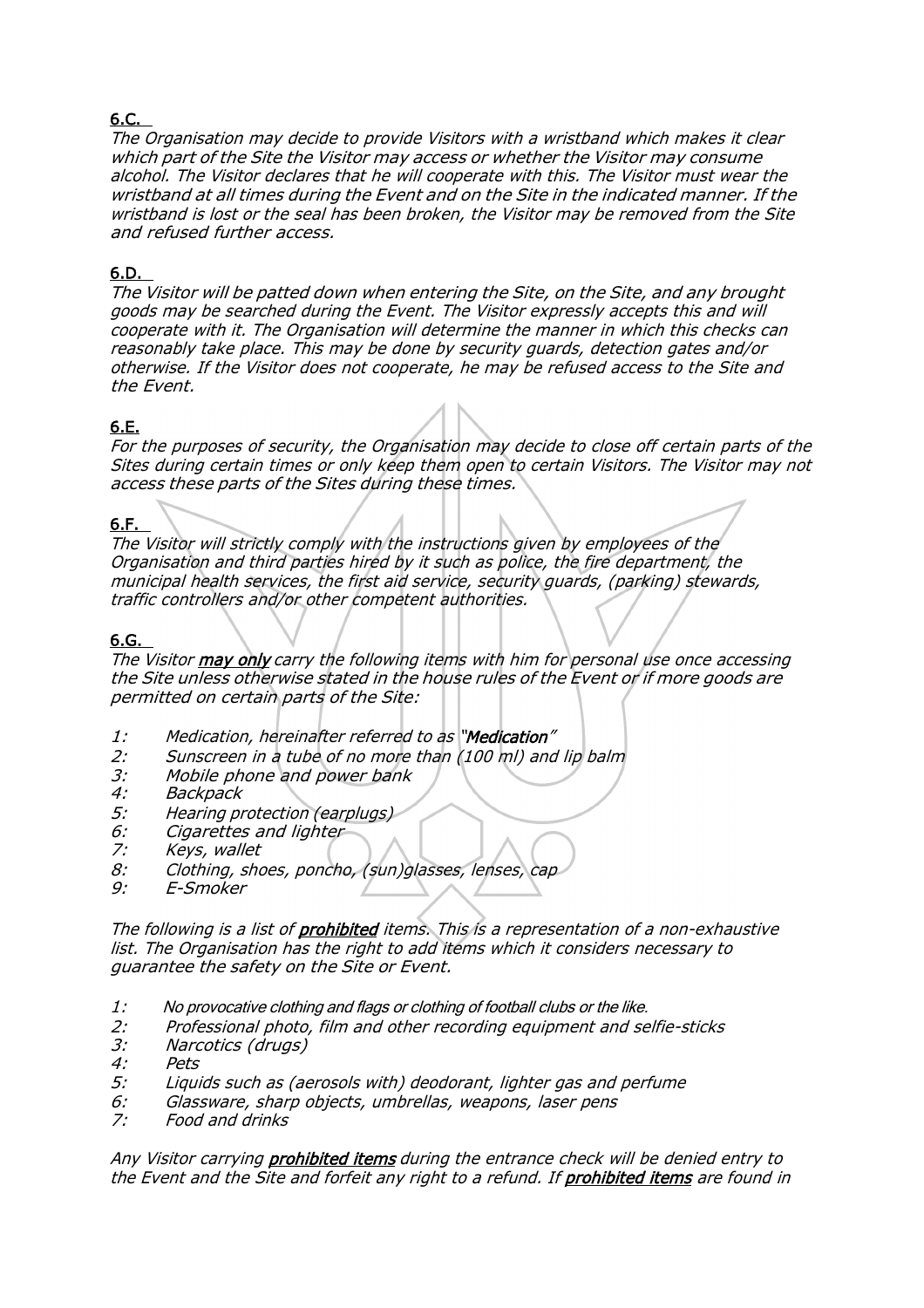the possession of a Visitor after accessing the Site, the Organisation will remove the Visitor from the Site and any right to a refund will expire. The Visitor will also be denied access to later Events. The Organisation will confiscate prohibited items and transfer these to the police based on a legal provision.

The Organisation will confiscate found items listed in this article. Legal items that are valuable can be collected after the Event. Illegal items will be handed over to the police. The Organisation will refuse the Visitor admission to the Event when illegal items are found.

# 6.H.

"Medication" is also only allowed at the Event if the following additional conditions are met. If these are not met or if the Organisation has other grounds to doubt what is being shown, the Organisation will have the right to confiscate the medication. This means that confiscated "Medication" will not be reimbursed but will be placed in the designated container and handed over to the police.

- Medication must be in its original and sealed packaging and provided with the original package leaflet.
- The use of the medication must be demonstrated by means of a statement by a doctor.

# Article 7. Actions in violation of the house rules and the general terms and conditions

### 7.A.

If a Visitor acts in violation of the agreement (including the house rules of the Event and these general terms and conditions) and violates the rules thereof, he will be removed from the Site and denied further access. The denial of admission will also apply to future Events of the Organisation. The Visitor will be liable for all (consequential) damage resulting from his actions.

# Article 8. Entrance Ticket

#### 8.A.

The Agreement with the Organisation is concluded When the Visitor purchases one or more Entrance Tickets for an Event. The Entrance Tickets will be purchased through the Organisation or at the official (pre-)sale addresses designated by the Organisation. The Entrance Ticket only gives access to the parts of the Site and/or the Event as indicated by the Organisation and/or on the Entrance Ticket. A person will gain access to the Event when handing over the Entrance Ticket. A granted Entrance Ticket will give one person the non-recurring right to access the Event.

#### 8.B.

Only the holder of the Entrance Ticket who hands it over first will gain access to the Event. The Organisation is not held (but authorised) to further verify whether the holder of the Entrance Ticket is also the rightful owner.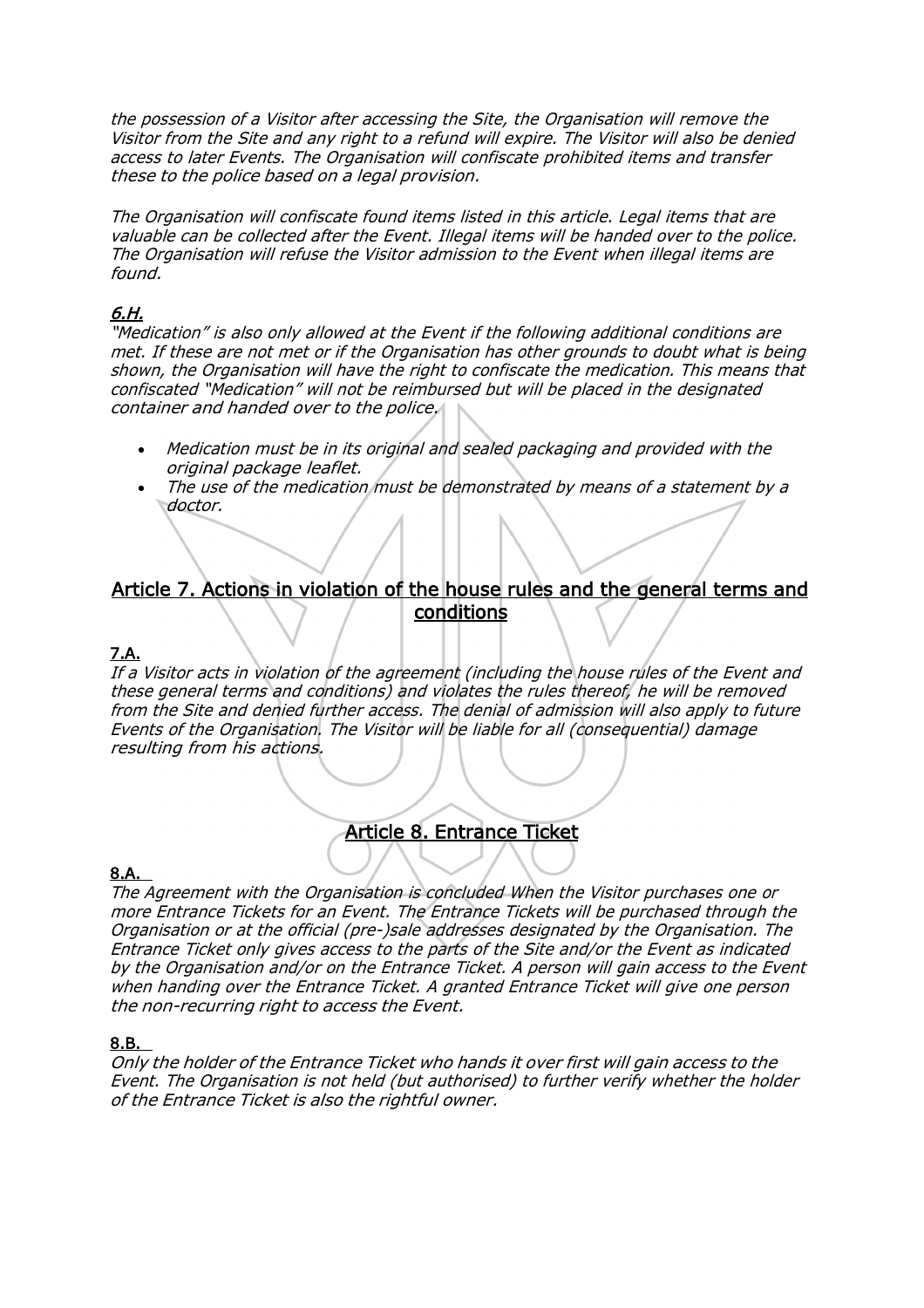# 8.C.

The Entrance Ticket(s) for the Event in question will be provided once in the manner determined by the Organisation (including by e-mail). The Visitor declares to have the adequate means to physically present the Entrance Ticket at the entrance of the Event. The Visitor will ensure that he becomes and remains the holder of the Entrance Ticket provided by the Organisation or the official (pre-)sale addresses designated by the Organisation. The risk of loss, theft, damage or abuse of the Entrance Ticket will transfer to the Visitor from the moment the Entrance Ticket has been provided to the Visitor.

### 8.D.

The organisation can introduce a procedure which the Visitor must go through after payment of the Entrance Ticket to validate or provide it. This procedure consists of the personalisation (using names) of the Entrance Ticket of the Visitor(s) before they are provided. The Organisation may require a Visitor to go through this procedure before <sup>a</sup> certain date prior to the Event. The Visitors expressly agree to this.

### 8.E.

The Organisation has the right to refuse the acceptance of the agreement by the Visitor at any time or to dissolve an agreement if there are reasonable grounds for doing so. This can be applied, among other things, if the Visitor has previously been denied access to Events or by imposing additional conditions to the access to the Event.

### 8.F.

The Visitor can never change or dissolve a concluded agreement unless mandatory legal provisions grant this right.

# Article 9. Resale prohibition

#### 9.A.

The Visitor may without the express written permission of the Organisation not (re)sell Entrance Tickets or to offer them to third parties for commercial purposes. This includes a sale in which the seller receives a higher amount for the Entrance Ticket than the amount paid for it, or higher than the price determined by the Organisation. In case of actions in violation of the above, the Organisation will have the right to invalidate the Entrance Ticket. There will be no right to a refund. In case of violations of this article, the Organisation will have the right to deny both the buyer and the seller of the Entrance Ticket access to the Event and recover all resulting (consequential) damage from them.

# Article 10. Tokens

#### 10.A.

During the Events and on the Site, payment can only be made with the Tokens sold by the Organisation unless otherwise indicated by the Organisation. Tokens are and remain the property of the Organisation. Tokens can be purchased both prior to the Event and on the Site.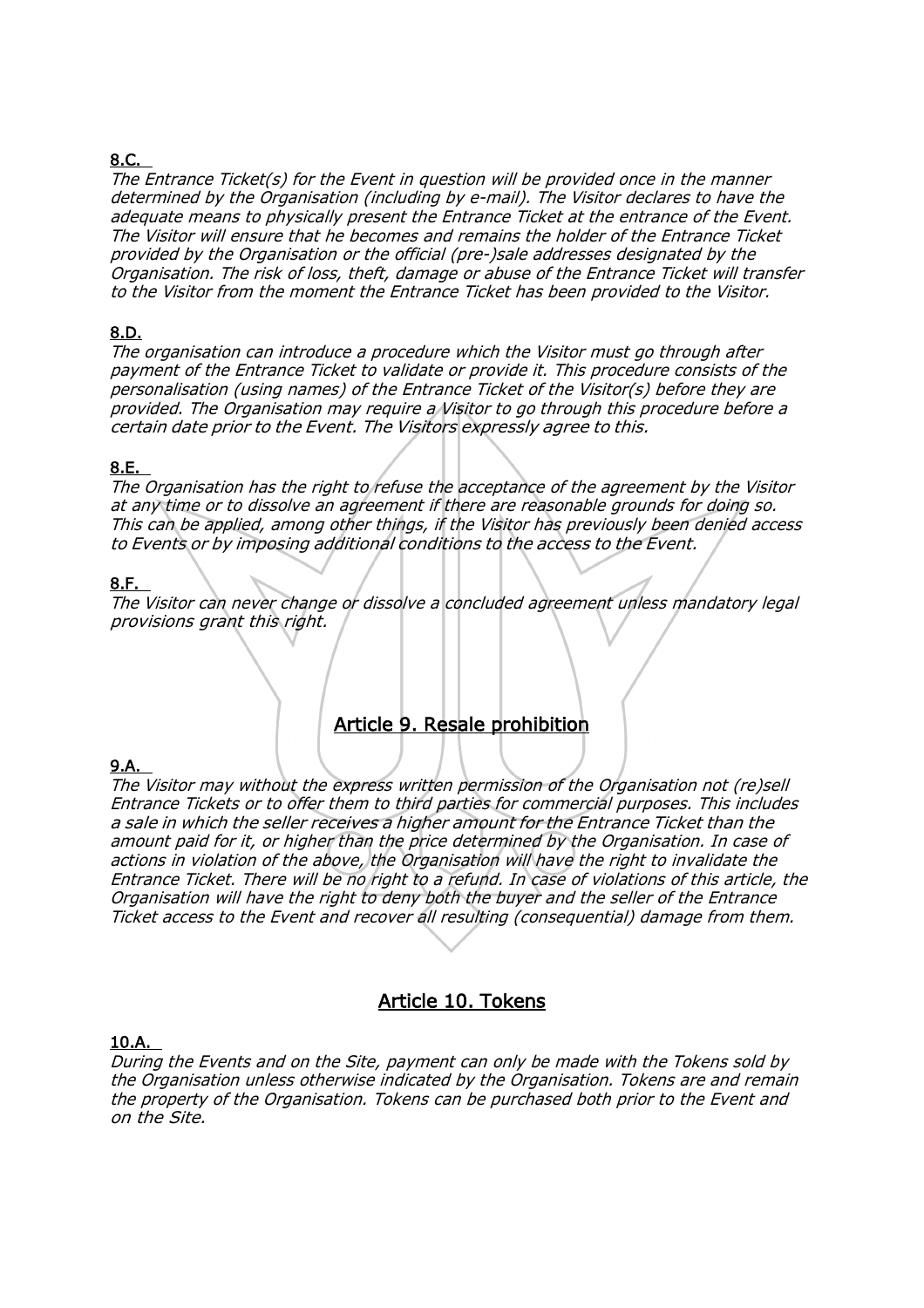Each Event and edition has its own Tokens that are only valid during that edition of the Event. Purchased Tokens cannot be returned and are not exchangeable for cash.

11.C. The Visitor is strictly forbidden from selling or reselling Tokens.

# Article 12. Accommodation

# 12.A.

The agreement determined in Article 8 of these general terms and conditions will be concluded between the Organisation and the Visitor for the use of an Accommodation. It is important that the Visitor has also purchased an Entrance Ticket for this section and has paid for the Accommodation in question.

### 12.B.

The Visitor is strictly forbidden from enabling third parties to make use of this Accommodation against payment. The above also applies to selling goods or services from this space.

### 12.C.

The right to use the accommodation ends in the following cases without the Organisation being required to pay any form of compensation.

- 1. The agreed duration of use has expired<br>2. The Visitor has been denied access to th
- The Visitor has been denied access to the Site or parts thereof
- 3. At the end of the Event

### 12.D.

The Visitor must submit a written request to the Organisation to cancel an Accommodation.

Cancellation is possible in a number of situations and is subject to additional conditions. This applies provided that the written request has been received by the Organisation and the indicated periods have been confirmed.

1. A period of 3 months or more before the Event takes place. The Visitor is entitled to <sup>a</sup> full refund of the costs already charged for the Accommodation (excluding reservation costs and any other costs).

2. A period between 1 month and 3 months before the Event takes place. The Visitor is entitled to a 50% refund of the costs charged for the Accommodation (excluding reservation costs and any other costs).

3. A period shorter than 1 month before the Event takes place. The Visitor is not entitled to a refund of the costs already charged.

The amount of the refund is limited to the costs already charged directly related to the Accommodation. Costs, including for Entrance Tickets and administrative fees, will not be refunded.

#### 11.B.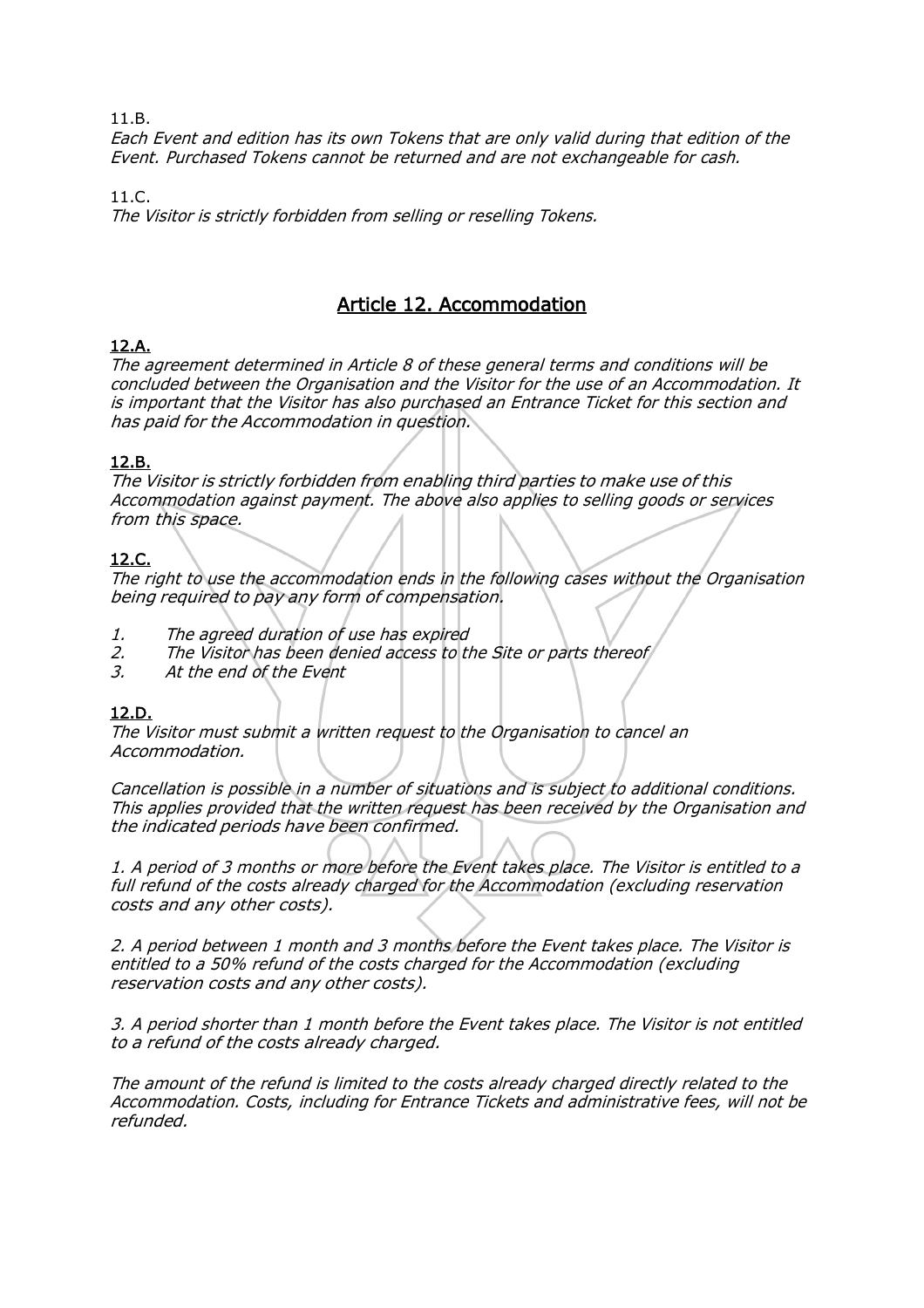# 12.E.

The Visitor will behave like a good host and is responsible for keeping the Accommodation in same good condition as it has been made available. The Visitor is also liable for any damage to or loss of the Accommodation. It is strictly forbidden to smoke or use an open fire in the Accommodation. It is not permitted to admit more persons to the Accommodation than the maximum number allowed by the Organisation. The Organisation will determine the location of the Accommodation on the Site.

### 12.F.

The Accommodation will be used and treated by the Visitor as a good host and in accordance with its destination. The Visitor is required to immediately inform the Organisation in case of defects to or losses that occur or are already present in the Accommodation when first entered. The Organisation is not liable for loss or theft of the Accommodation or any damage thereto. This also applies to items left by the Visitor. The above also applies if third parties are liable for loss, theft or damage. The Organisation urgently recommends not to leave valuable goods in an unattended Accommodation.

### 12.G.

The Visitor (including any other users) must be in the possession of a valid Entrance Ticket for the Event to be able to use the Accommodation. The Visitor will receive access to the Accommodation designated by the Organisation when arriving at the campsite of the Event and after submission of the Entrance Ticket for the Accommodation and a valid identification document.

# Article 13. Campsite

### 13.A.

The agreement determined in Article 8 of these general terms and conditions will be concluded between the Organisation and the Visitor for the use of place on the Campsite. It is important that the Visitor has also purchased an Entrance Ticket for this section. Access will be granted to the Campsite to one Visitor who has purchased an Entrance Ticket for this specific part of the Site.

### 13.B.

The Visitor is strictly forbidden from enabling third parties to make use of this Campsite against payment. The above also applies to the sale of goods or services on the Campsite.

#### 13.B.

Access control will take place to access the Campsite and other parts of the Site which is similar to the control described in these general terms and conditions to access the Event.

### 13.C.

Specific house rules have been drawn up for the Campsite that apply in addition to these general terms and conditions. The Visitor is required to comply with these. Visitors to the Campsite may take more items than described in these general terms and conditions. The goods listed in the house rules are only permitted on the Campsite and not on other parts of the Site. The house rules can be consulted through the website of the Event and are available for inspection at the entrance of the Event. The Visitor expressly accepts the house rules and will act in accordance with them.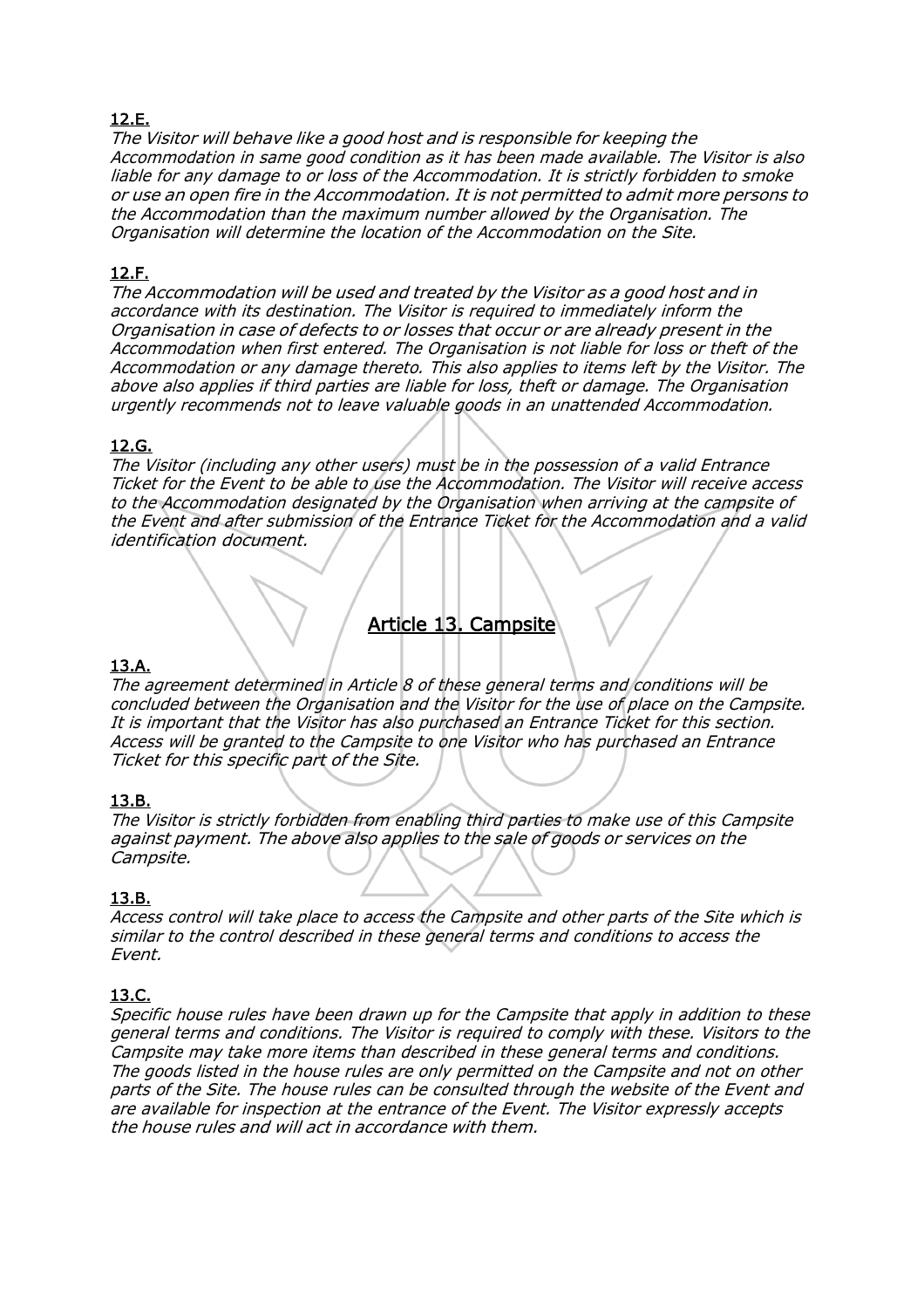# 13.D.

The right to use a spot on the Campsite ends in the following cases without the Organisation being required to pay any form of compensation.

- 1. The agreed duration of use has expired
- 2. The Visitor has been denied access to the Site or parts thereof 3. At the end of the Event
- 3. At the end of the Event  $\frac{3}{4}$  In case of early denarty
- In case of early departure chosen by the Visitor

## 13.E.

The Visitor will be assigned a place where he can pitch his tent when he arrives on the Campsite. Usually, this allocation will take place in the order of arrival unless the Organisation decides otherwise. If the Visitor wants to place his tent next to other Visitors, he must arrive at the same time as these Visitors. A Visitor may not make use of any other place once he has been assigned a place. It is strictly forbidden to stay in <sup>a</sup> tent with more persons than indicated by the manufacturer of the tent. Usually, this means that no more than 8 people may stay in a tent.

### 13.F.

The Organisation will never be liable for destruction, loss, theft or damage to the properties of the Visitor. The Organisation urgently recommends not to leave valuable goods unattended on the Campsite.

# Article 14. Media (equipment)

## 14.A.

Photographs and film recordings will be made during the Event on behalf of or with permission of the Organisation. The Visitor explicitly agrees that image and/or sound recordings of Visitors to the Event will be made on and around the Site and that these will be distributed via all possible media.

### 14.B.

Distribution or copying or the following is forbidden without the express prior written consent of the Organisation.

- 1. Posters, other printed materials and digital expressions of the Organisation
- 2. Copies of or quotes from the programme booklet 14.C.

The Visitor may use (amateur) photographic equipment on the Site.

#### Amateur photographic equipment means:

- 1. Phones with photo camera
- 2. Disposable cameras
- 3. Digital compact cameras with normal and fixed lenses

Professional photographic equipment is strictly forbidden. If you are not sure whether your equipment is allowed, you can contact the Organisation by e-mail prior to the Event.

Not allowed are:

1. GoPro

2. Telescoping Pole 3. Film camera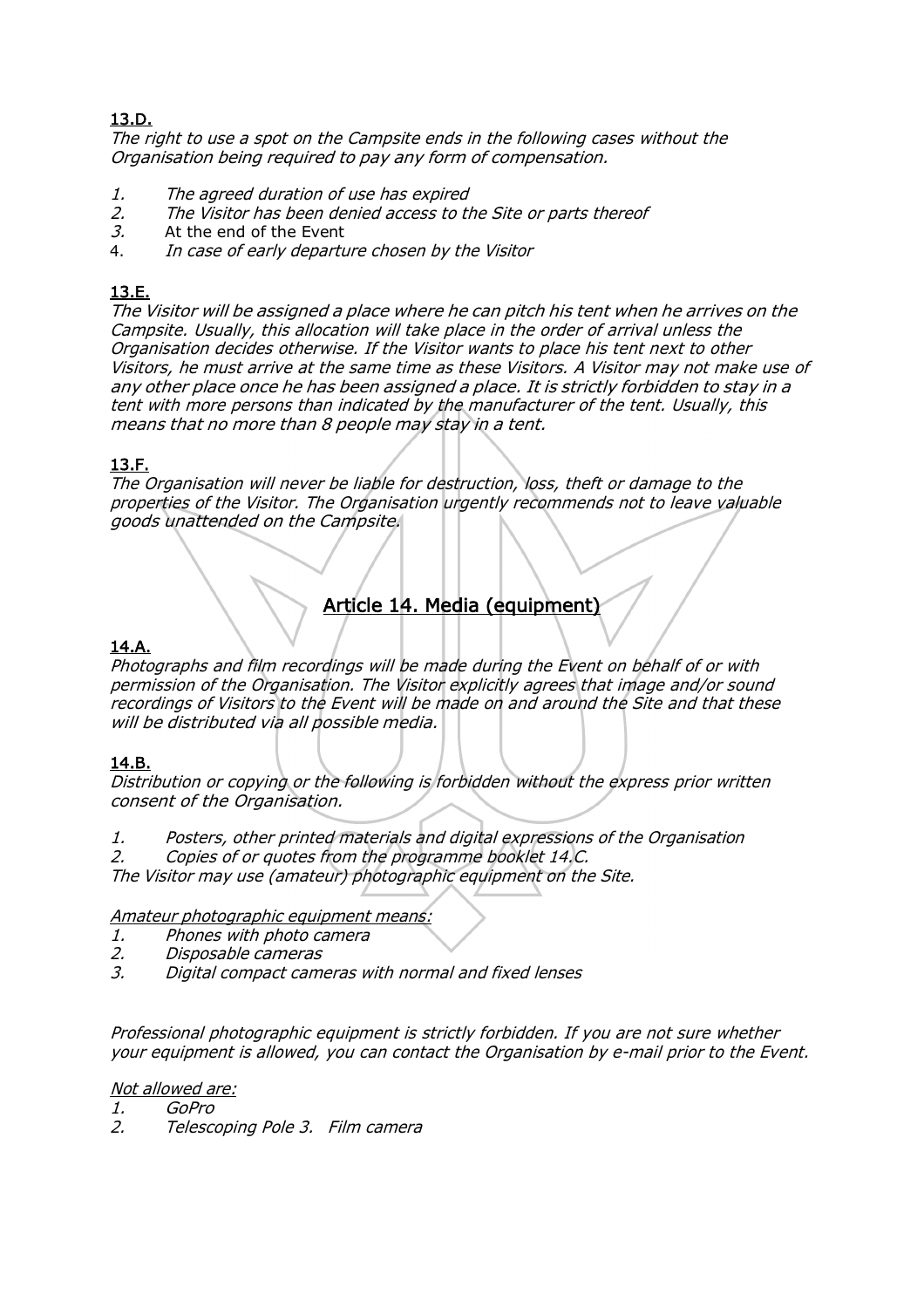# 14.D.

If the Visitor fails to comply with the conditions set out in Article 14.B. on the Site, the Organisation can take the following measures. The Organisation also has the right to remove the Visitor from the Site in case of violation without refunding the Entrance Ticket.

Or to temporarily confiscate the equipment, such at the discretion of the Organisation:

- Until the Event has ended
- Until a to be determined time if the Organisation has reasonable grounds to do so

 Until the Visitor has demonstrated that all recordings and possible copies thereof have been deleted

# 14.E.

Photographers, professional or otherwise, who want to make photographs or film recordings of an Event for commercial purposes must be in possession of a valid accreditation provided by the Organisation.

# 14.F.

The Organisation will have the right to check whether there has been a breach of the foregoing and to confiscate or destroy recordings.

# Article 15. Registration of Event

# 15.A.

By visiting an Event the Visitor expressly agrees that the Organisation is permitted to take image and audio recordings or to outsource this to third parties. This also gives the Organisation the right to exploit, publish or copy the recordings in any form and in any manner in the broadest sense of the word. The Visitor grants unconditional permission for the creation and editing of these recordings by concluding the agreement and entering the Event. The Organisation will never owe the Visitor any compensation for this.

### 15.B.

If the Visitor has any right, including copyright, personality rights and neighbouring rights related to the aforementioned recordings, the Visitor will hereby transfer these rights to the Organisation without any restrictions. The Visitor hereby irrevocably waives the personality rights and will not invoke these rights. If the aforementioned transfer is not legally valid by default, the Visitor is required to grant the necessary written permission or sign a deed of transfer at the request of the Organisation in which the aforementioned rights are transferred to the Organisation.

# Article 16. Personal data and privacy

### 16.A.

The Organisation processes personal data of Visitors and any visitors to its websites in accordance with the Dutch Personal Data Protection Act. The processing will be in accordance with our privacy policy, which complies with the GDPR. The most recent version can be found through our websites.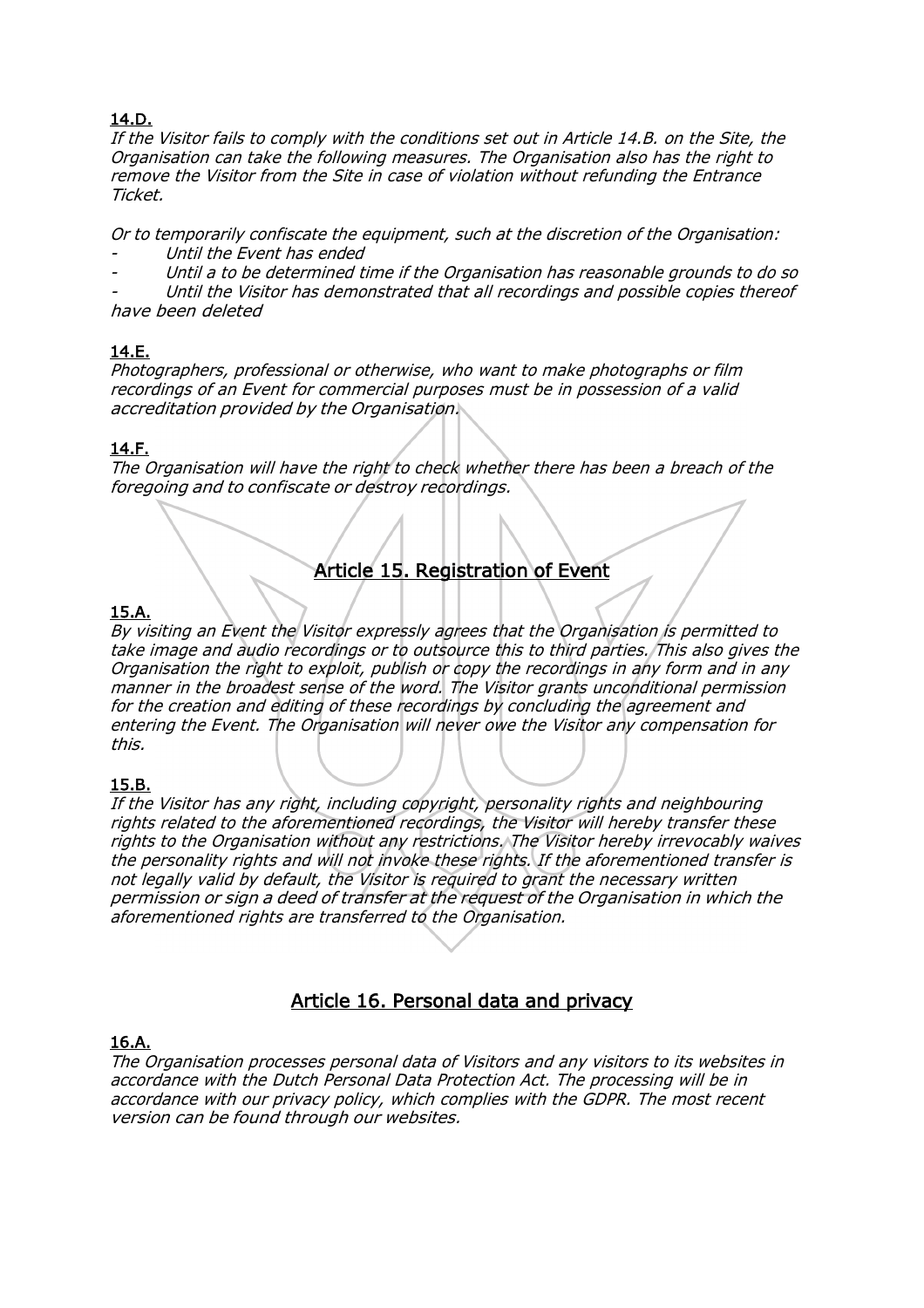# Article 17. Other provisions

## 17.A.

The Organisation will always have the right to immediately remove any Visitor who acts in violation of one or more of the provision(s) of this Article from the Site. The Organisation is not obliged to refund the entrance fee and may also deny the Visitor access to later Events. The Visitor is also required to pay any fines imposed on the Organisation in relation to his actions.

### 17.B.

Any Visitor who has not yet reached the age of 18 is strictly forbidden from purchasing, carrying or drinking alcoholic beverages or attempting to obtain them. Irrespective of his or her age, the Visitor is strictly forbidden to provide alcoholic beverages (whether in return for payment) to persons who have not yet reached the age of 18.

#### 17.C.

Toilet facilities are available on the Site. These are generally accessible free of charge unless otherwise indicated. The Visitor is required to use these facilities. It is strictly forbidden to urinate or defecate in any other places than the toilet facilities.

#### 17.D.

It is strictly forbidden to throw with liquids or other objects. Not may the Visitor act in <sup>a</sup> way which disturbs the order at the Event.

### 17.E.

Smoking is strictly forbidden in all indoor locations and covered locations on the Site.

#### 17.F.

It is strictly forbidden to steal and destroy properties of the Organisation and third parties on and around the Site. Stealing and destroying properties of the Organisation and third parties will be considered criminal offences. This will immediately be reported to the police.

#### 17.G.

It is strictly forbidden to sells goods on or around the Site before, during and after an Event without the explicit written permission of the Organisation. It is also forbidden to advertise on or near the Site in the broadest sense of the word before, during or after an Event. The Visitor risks incurring a fine of at least  $\epsilon$  750 per violation for any actions in violation of this article, without prejudice to the right of the Organisation to claim compensation for the damage actually suffered.

# Article 18. Final provisions

#### 18.A.

These general terms and conditions are governed by the laws of the Netherlands. The general terms and conditions have been drawn up in Dutch and translated into English. In case of a discrepancy between the Dutch version and the English translation, the Dutch version will prevail. The Court of 's-Hertogenbosch has exclusive jurisdiction over disputes that directly or indirectly relate to any agreement or legal act to which these general terms and conditions apply.